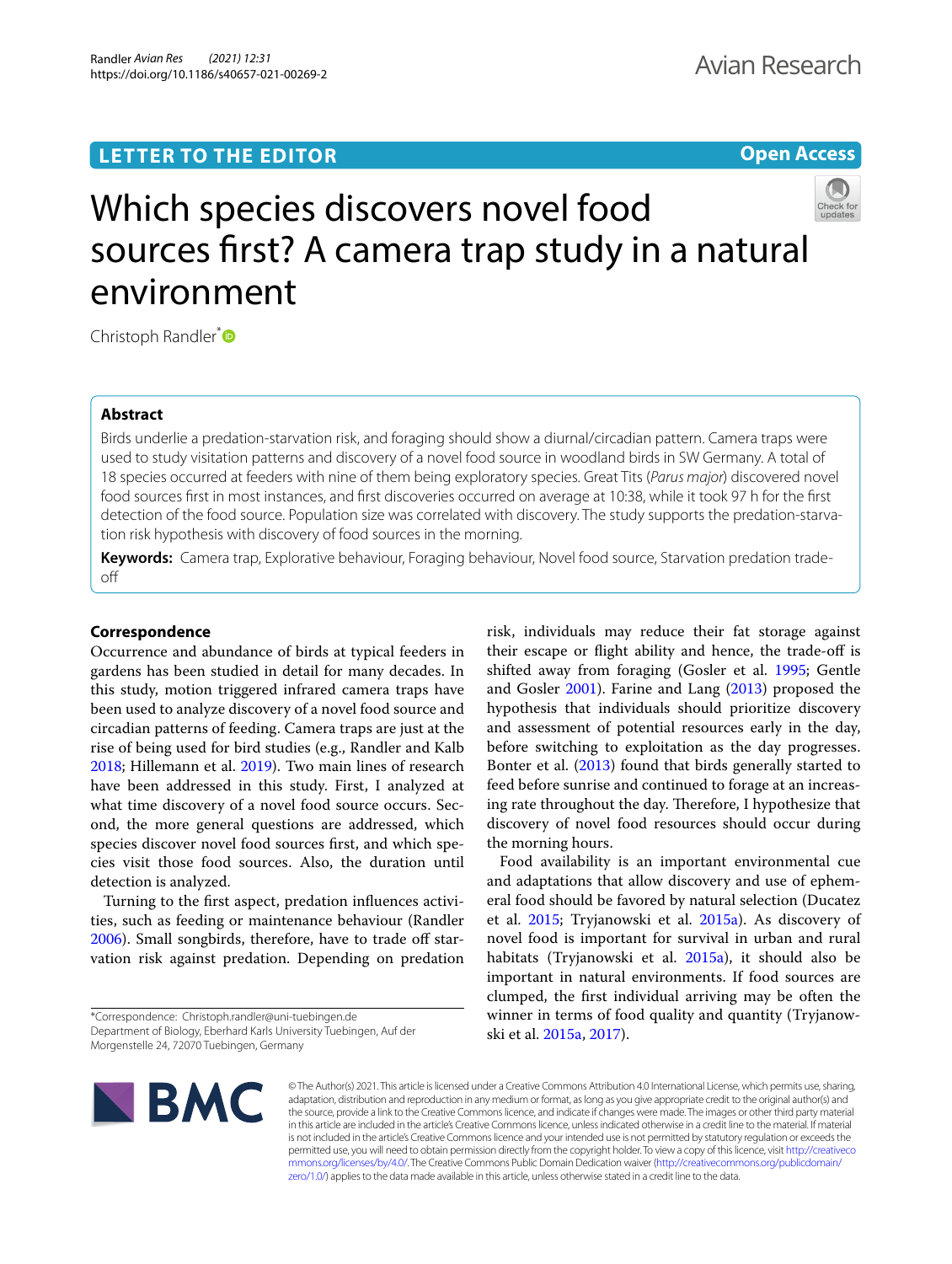This study differs in some respect from previous work, making a new contribution to the feld. First, previous studies have been carried out during the winter months (Bonter et al. [2013;](#page-3-6) Farine and Land [2013](#page-3-5); Tryjanowski et al. [2015a](#page-3-0), [b](#page-3-9), [2016,](#page-3-10) [2017;](#page-3-8) Moiron et al. [2018](#page-3-11)). During the winter, birds are more time constrained than during summer, and colder temperatures lead to a higher energy demand. Second, the study was carried out in a natural environment outside from cities and villages where no artifcial bird feeding has happened before (see e.g., Farine and Land [2013](#page-3-5)). To the best of my knowledge, there are no tests of how fast birds recognize novel food sources in a natural environment.

The study was conducted on a small mountain range, the Spitzberg, in SW Germany (Baden-Württemberg). The Spitzberg  $(48°30 \text{ N}, 9°00 \text{ E})$  is located between the city of Tübingen in the east and Rottenburg-Wurmlingen in the west, extending in length about 6 km and with the widest N-S extension of about 2 km (Gottschalk and Randler  $2019$ ). The highest point is the Kapellenberg near Wurmlingen with a height of 475 m. On the southern slopes, the forest is almost completely cleared and terraces with dry stone walls were cultivated for winegrowing. The largest part, however, is covered by woods, including the heights and the northerly slopes. The forest is characterized mainly by the Scots Pine (*Pinea sylvestris*), diferent oak species (*Quercus* sp.) and Beech (*Fagus sylvatica*). The study was carried out in the wooden areas.

Great Tits (*Parus major*) are among the most common species in the study area with about 370‒390 breeding pairs (Gottschalk and Randler [2019;](#page-3-12) see Table [1\)](#page-1-0). Also, in urban and suburban areas, Great Tits usually frequent feeders regularly (Tryjanowski et al. [2015a](#page-3-0), [b\)](#page-3-9). Predators in the area are diurnal and nocturnal mammalian and avian species. For example, 1‒2 breeding pairs of Sparrowhawk (*Accipiter nisus*) nest in the area, as well as Common Buzzards (*Buteo buteo*; 7‒10 pairs), Red Kite (*Milvus milvus*; 2‒4 pairs), and Tawny Owls (*Strix aluco*; Gottschalk and Randler [2019\)](#page-3-12).

The study took place between 29 June and 5 October, 2018. For this study, camera traps with a special macro lens have been deployed, allowing close-up photographs. We used six diferent Bushnell Natureview cameras simultaneously at diferent places, all with the same macro lens and of the same model (model 119740). The cameras were placed at a distance of 0.6 m near a feeding station and the field of view covered about 50 cm  $\times$  35 cm  $(0.175 \text{ m}^2)$  of the study location. Previous work has assessed this as a reliable distance between small birds and diferent camera traps including the model used here (see Randler and Kalb [2018\)](#page-3-0).

I set the trigger sensor level on the highest level, the number of images released to three in a row. I set up the cameras and immediately afterwards released the trigger to test functionality. Also, when returning back to check the SD cards and batteries, I approached the camera in a manner that should trigger photos. This was used as some kind of test to check if the cameras are still working.

I applied a variety of food to attract birds: apples, apple juice, honey, peanut mousse, raisins, prunes, bird food, and sunfower seeds. All feeding places were baited with the same variety of food to avoid any infuence of diferent foods on the results. Thus, a standardized food mix was applied. The food was replenished every second or third day to provide a continuous food supply. Food was

|                    | Parus major | Sitta<br>europaea | Poecile<br>palustris | <b>Erithacus</b><br>rubecula | Cyanistes<br>caeruleus | Turdus<br>merula | Turdus<br>philomelos | <b>Troglodytes</b><br>troglodytes | Garrulus<br>glandarius |
|--------------------|-------------|-------------------|----------------------|------------------------------|------------------------|------------------|----------------------|-----------------------------------|------------------------|
| a                  |             |                   |                      |                              |                        |                  |                      |                                   |                        |
| Mean               | 97.7        | 161.8             | 196.8                | 130.3                        | 139.5                  | 144.0            | 274.5                | 122.0                             | 109.8                  |
| $\mathcal N$       | 28          | 11                | 6                    | 17                           | 11                     | 15               | 5                    | $\overline{4}$                    | 5                      |
| <b>SD</b>          | 85.6        | 120.1             | 128.1                | 136.5                        | 99.4                   | 79.1             | 115.7                | 148.4                             | 54.6                   |
| Median             | 80.8        | 170.2             | 179.2                | 76.5                         | 116.4                  | 140.2            | 304.0                | 61.8                              | 121.4                  |
| $\mathbf b$        |             |                   |                      |                              |                        |                  |                      |                                   |                        |
| Mean               | 10:38       | 11:10             | 11:53                | 11:20                        | 10:12                  | 10:26            | 11:24                | 12:44                             | 12:49                  |
| $\mathcal N$       | 28          | 11                | 6                    | 17                           | 11                     | 15               | 5                    | $\overline{4}$                    | 5                      |
| <b>SD</b>          | 2:58        | 3:20              | 2:49                 | 4:42                         | 3:00                   | 5:13             | 7:16                 | 6:54                              | 2:50                   |
| Median             | 10:55       | 10:48             | 11:52                | 10:25                        | 9:11                   | 7:58             | 6:23                 | 12:53                             | 11:23                  |
| $\mathsf{C}$       |             |                   |                      |                              |                        |                  |                      |                                   |                        |
| Population<br>size | 370-390     | $75 - 85$         | $52 - 60$            | 240-260                      | 270-290                | 330-370          | 150-170              | 180-200                           | $35 - 45$              |

<span id="page-1-0"></span>**Table 1** a Average time taken for a species to discover a novel food source (expressed in hours), b Average clock time taken when a species discovered a novel food source (expressed in clock times), c Population size of the species in the study area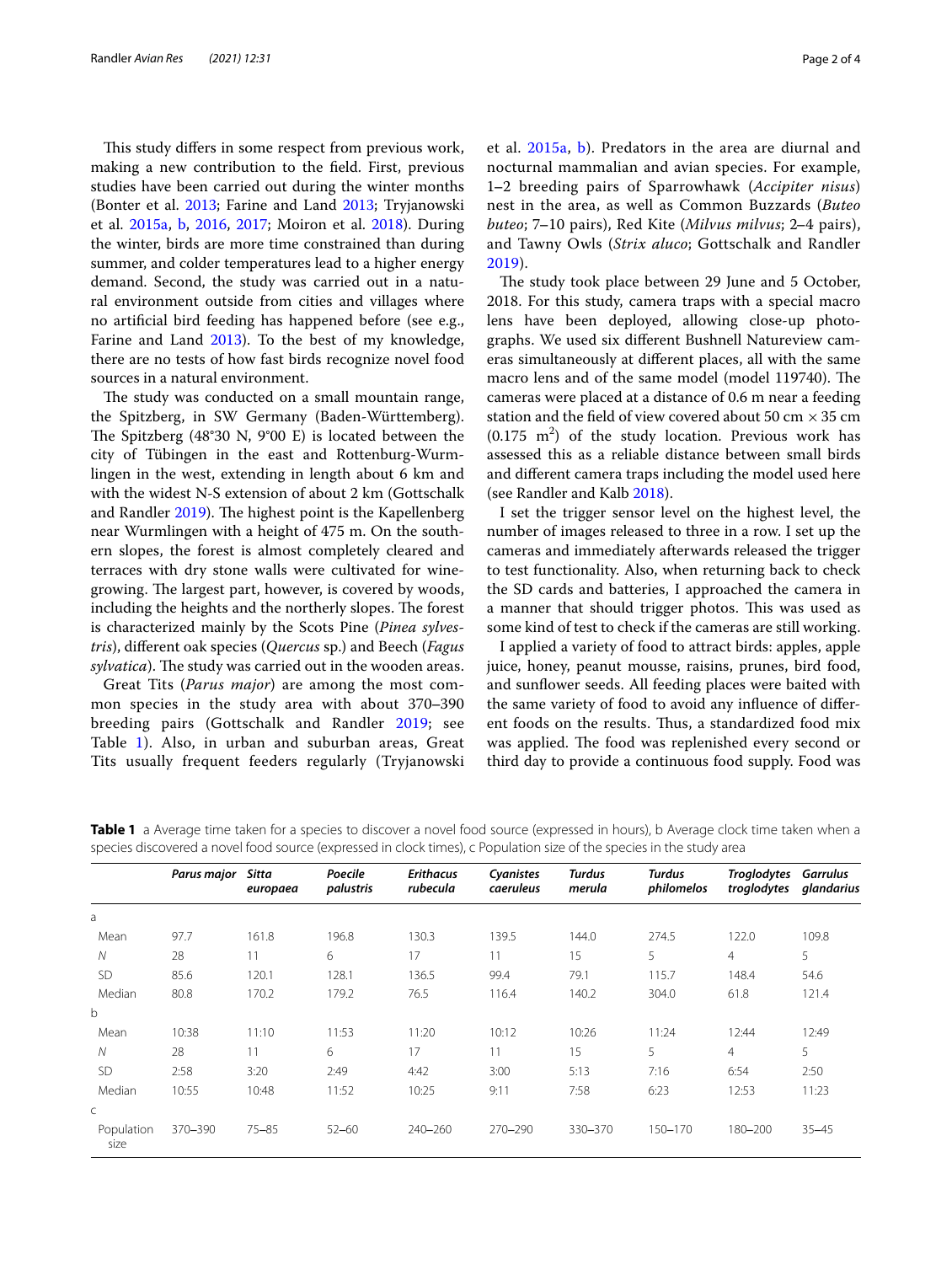presented in open, unsheltered feeding places allowing approaches from above, below and from all sides.

There were 41 active camera locations with bait stations. Following Meek et al. [\(2012\)](#page-3-13) an active camera set was defned as a bait station with non-toxic bait used to attract animals to within the detection zone of a camera trap. On six out of the camera trap places, no bird species occurred leaving 35 locations for analysis*.* Data were screened and date, time, taxon/species and number of individuals were transferred into an Excel sheet. A temporal bufer of 5 min was used to distinguish between consecutive events within species at a camera trapping station (Meek et al. [2012\)](#page-3-13). This was based on Meek et al. ([2012\)](#page-3-13) who suggested using 1–5 min for small mammals. Total trap days in the current study were 457 days (mean  $13.1 \pm 5.4$  nights per camera location), corresponding to a total observation time of 10,968 h with 1951 total bird events.

The species that first discovered a novel food source was labelled as explorer species, and species that did not discover the food source but used them after another species has discovered it were assigned visitors. The number of feeders with the discovery by a species and the number of feeders visited by a species were correlated with their population size using Kendall's tau. Sample sizes were number of species  $(N=18)$  and basis for the assignment was number of feeders  $(N=35)$ . Therefore, a species can be an explorer in 35 cases and a visitor also in 35 cases.

Eighteen species occurred at the feeders (Fig. [1\)](#page-2-0). A total of nine species were explorers and discovered the novel food source frst: Great Tit, Robin (*Erithacus rubecula*), Nuthatch (*Sitta europaea*), and Blackbird (*Turdus merula*) discovered novel food sources most often as frst arriving species. Similarly, these species visited most of the food sources. There was a moderate correlation in these 18 species between population size and first discovery (Kendall-tau: 0.508,  $p = 0.007$ ) and between population size and visitation of the feeders (Kendall-tau: 0.500,  $p = 0.006$ ). Great Tits were among the most common visitors and the ones that discovered most of the 35 novel food sources frst (Fig. [1\)](#page-2-0). Considering all visitations, Great Tits occurred at 80% of the feeders (Fig. [1](#page-2-0)). Concerning the frst visit, Table [1](#page-1-0) shows mean, standard deviation and median of the frst arrivals of a given bird species to a novel food source. The time to first discovery was rather long. Usually, it took some days until the feeders were discovered (about  $3-5$  days in Great Tits). The shortest detection times were found in Great Tit, Robin, and Winter Wren (*Troglodytes troglodytes*). The average clock time of a frst discovery was before noon in most species (Table [1](#page-1-0)). In Great Tits, frst discoveries were more common before noon (18 before, 10 after noon; Fig. [2\)](#page-2-1).

Food was discovered more in the morning than in the afternoon, concerning all species as well as Great Tits separately (Farine and Lang  $2013$ ). This supports the hypothesis that time available in the morning should be spent on exploration and exploitation/visitation should occur later during the day. In most cases the frst species discovering the novel food was the Great Tit. This is similar to the results of Tryjanowski et al. [\(2015a](#page-3-0), [b](#page-3-9), [2017](#page-3-8)), who carried out their study in human settlements. Thus, the present data expand this finding to Great Tits in a natural environment without any previous artifcial bird feeding activities and allows characterizing Great Tits as an explorative species in general. *Turdus philomelos* and *Poecile palustris* were species that discovered no novel food patch but used/visited them after its has been discovered by other species. Interestingly, population size was a predictor how many feeders were discovered and used by a species; thus it is difficult to assess whether these two species were no discoverers just because of their population size or because they are somewhat parasitic in exploiting food resources found by other species.

<span id="page-2-0"></span>

<span id="page-2-1"></span>